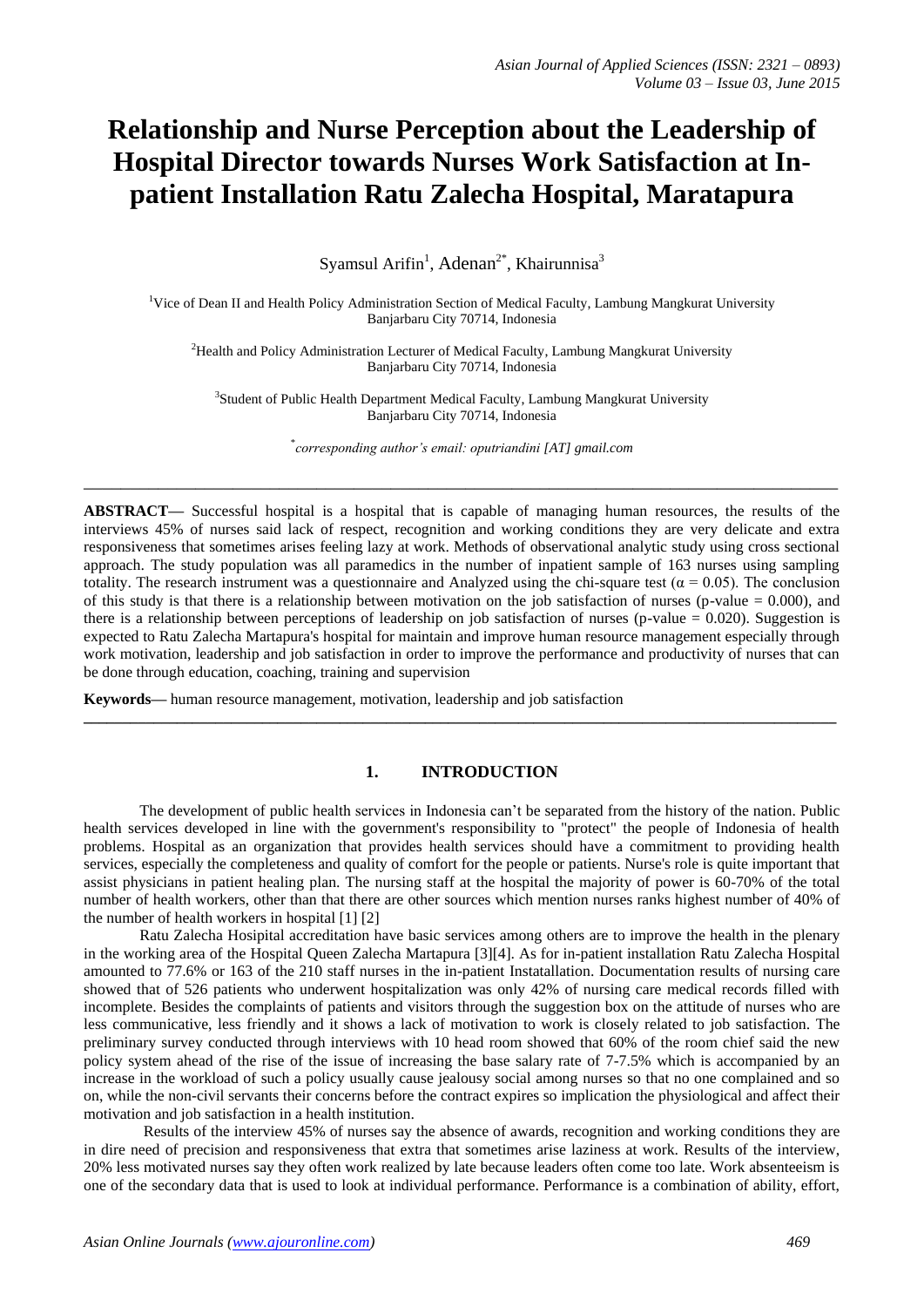*Asian Journal of Applied Sciences (ISSN: 2321 – 0893) Volume 03 – Issue 03, June 2015*

and opportunities associated with the effects or results will be achieved individuals in an organization. The presence of less could be due to lack of motivation to work, absent one of which could be due to a lack of job satisfaction both in terms of motivation and leadership, can be late due to other more urgent needs outside of work or unwillingness to work, and come home quickly could be due to lack of quality performance the impact of job satisfaction [4][5]. Based on this background and these studies have not been done, it is important to do research that looked at relationship of motivation and nurse perception about hospital director leadership toward nurse job satisfaction at Ratu Zalecha Hospital.

#### **2. MATERIAL AND METHOD**

This study was observational analytic with cross-sectional approach. The population in this study is a paramedic at the Ratu Zalecha Hosptal Martapura as much as 210 people. Samples were nurses in in-patient installation determined based totality sampling of 163 respondents. The instrument used to obtain all relevant data variables of this research is through a questionnaire study that discussed the work motivation, perceptions of nurses regarding the leadership and job satisfaction. Data were analyzed using univariate to see the frequency distribution and percentage of each of the variables studied and bivariate to know the relationship between the variables studied.

## **3. DATA ANALYSIS**

#### **A. Work Motivation**

|  |  |  |  |  |  |  |  | Table 1: Frequency Distribution of Nurse Work Motivation |
|--|--|--|--|--|--|--|--|----------------------------------------------------------|
|--|--|--|--|--|--|--|--|----------------------------------------------------------|

| $\mathbf{r}$<br>No | Nurse Work Motivation | Frequency | Percentage (%) |
|--------------------|-----------------------|-----------|----------------|
|                    | High                  |           | 84.t           |
|                    | $-0W$                 |           | 10,0           |
|                    | Total                 |           | 100            |

Table 1 shows that most of the nurses have a high motivation to work in the category as many as 137 respondents (84.0%) of the 163 respondents (100%).

#### **B. Nurse Perception About the Leadership of Hospital Director**

Table 2: Frequency Distribution of Nurse Perception

| No | Nurse Perception     | Frequency | Percentage $(\% )$ |
|----|----------------------|-----------|--------------------|
|    | Task oriented        | 42        | 25.8               |
|    | Human oriented       |           | 4 I                |
|    | Combination oriented | 86        | 52.8               |
|    | Total                | -63       | 100                |

Table 2 showed that the majority of nurses have the perception of nurses regarding the leadership of the Director RS based combination oriented as much as 86 respondents (52.8%) of the 163 respondents (100%).

## **C. Work Satisfaction**

Table 3: Frequency Distribution of Nurse Work Satisfaction

| No | <b>Nurse Work Satisfaction</b> | Frequency       | Percentage $(\% )$       |
|----|--------------------------------|-----------------|--------------------------|
|    | High                           | $1 \cap F$      |                          |
| ∽  | $_{\rm{10W}}$                  | ∠⊂              | $\overline{\phantom{0}}$ |
|    | Total                          | 16 <sup>2</sup> | 100                      |

Table 3 showed that the majority of nurses have higher job satisfaction in the category as many as 135 respondents (82.8%) of the 163 respondents (100%).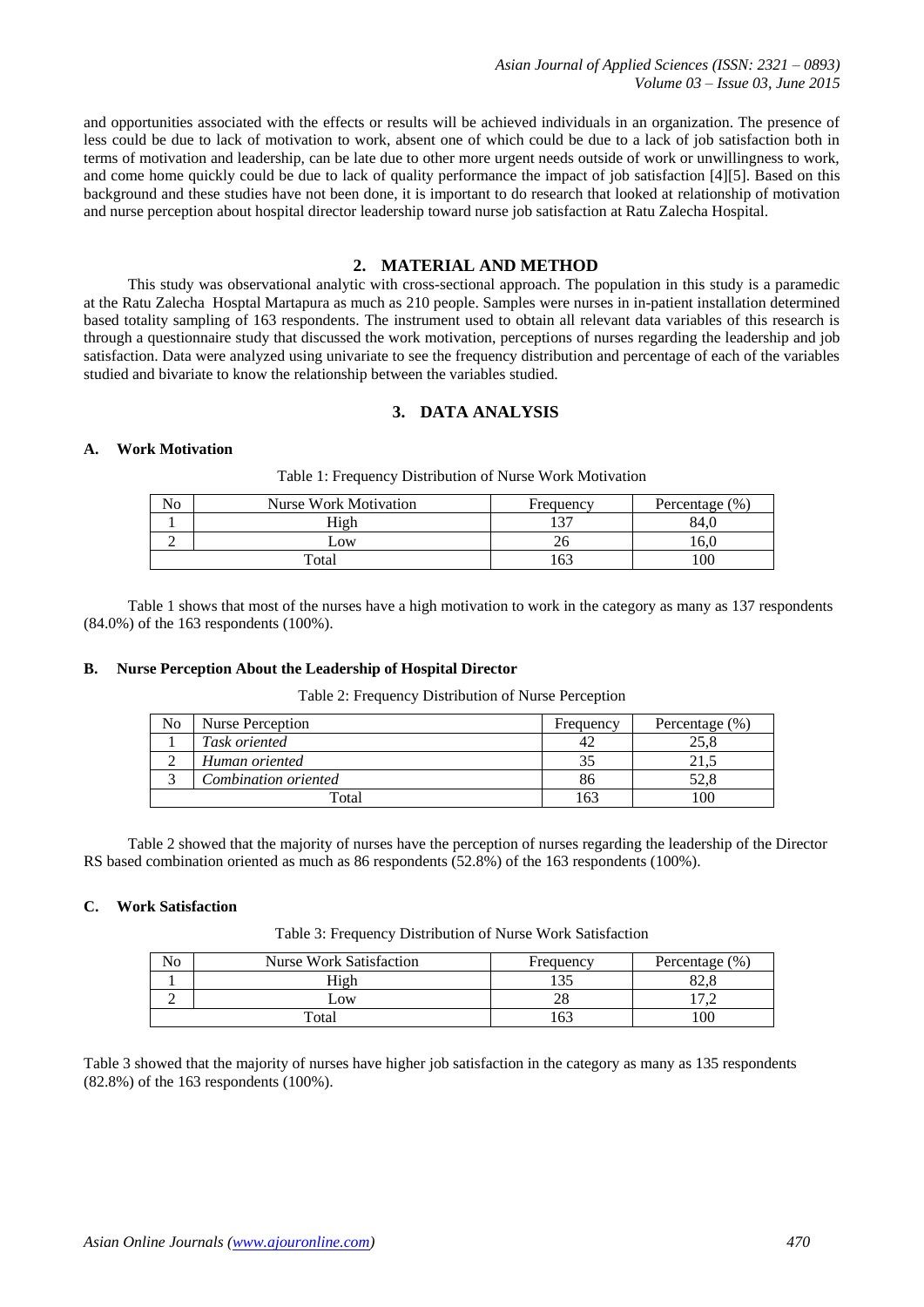## 4. **Relationships Between Work Motivation With Work Satisfaction of Nurse**

|                        | <b>Work Satisfaction</b> |                                            |      |      |       |      |         |
|------------------------|--------------------------|--------------------------------------------|------|------|-------|------|---------|
| <b>Work Motivation</b> | Low                      |                                            | High |      | Total |      | P-Value |
|                        |                          | $\%$                                       |      | %    |       | $\%$ |         |
| Low                    |                          | 81,3                                       |      | 18,8 | 10.   | 100  |         |
| High                   | 12                       | 10,2                                       | 132  | 89,8 | 147   | 100  | 0,000   |
| Total                  | 28                       | $\overline{ }$<br>$\overline{\phantom{a}}$ | 135  | 82,8 | 163   | 100  |         |

Table 5: Relationships Between Work Motivation With Work Satisfaction

Table 4 showed that there was a relationship between work motivation with work satisfaction of nurses (p=0,000)

## 5. **Relationships Between Leadership Perception With Work Satisfaction of Nurse**

Table 5: Relationships Between Leadership Perception With Work Satisfaction

|                             | <b>Work Satisfaction</b> |         |      |      | Total |      |                 |
|-----------------------------|--------------------------|---------|------|------|-------|------|-----------------|
| Leadership Perception       | Low                      |         | High |      |       |      | <i>p</i> -value |
|                             |                          | $\%$    |      | $\%$ | n     | $\%$ |                 |
| Task Oriented               |                          | 17.9    | 32   | 82.1 | 39    | 100  |                 |
| Human Oriented              |                          | 32.4    | 23   | 67.6 | 34    | 100  | 0.020           |
| <b>Combination Oriented</b> | 10                       | $1.1\,$ | 80   | 88.9 | 90    | 100  |                 |
| Total                       | 28                       | 17,2    | 135  | 82.8 | 163   | 100  |                 |

Table 5 showed that there was a relationship between work motivation with work satisfaction of nurses ( $p=0,020$ )

# **4. RESULT AND DISCUSSION**

Based on the data analysis of this research is dominated by high motivation to do with high work satisfaction in nurses. This is partly due to the high motivation will increase work productivity. Workers who have high motivation will work in accordance with the applicable standards and in accordance with a predetermined time, requires little supervision, and building creates a working atmosphere that is conducive to work. Motivation is support, effort and desire in the individual that directs behavior to carry out the duties and responsibilities within the scope of his work. High motivation in the workforce characterized by high work satisfaction, which is characterized by work satisfaction which is expressed on pleasure to work especially if the work can be carried out properly, and employee needs are met then it will foster job satisfaction.

Based on research conducted by Ida Ayu and Agus S (2008), studies proved that the work motivation give positive influence and significant effect on employee job satisfaction, it means that the motivatio is definitely needed by an employee to be able to achieve a high job satisfaction though by its nature job satisfaction itself is very relative magnitude or differ from one person to another. But overall, the respondents stated that during work they feel satisfied with the motivation for this was given by the management to the employees of the company [6]. Other studies that support also be done by Erline (2012), these results prove that the work motivation give positive and significant effect on employee work satisfaction [7].

Supporting research was carried out by Suparman (2007) relating to motivation, organization as the policy makers must be able to motivate the employee to be able to carry out tasks and work well. It can be seen motivations have an influence on job satisfaction at  $0.021$  with a good level of significance ( $p=0.000$ ). The task of the organization is to create a good environment such that employees in the organization are motivated by itself [8]. So, it is in line with research conducted by Ali (2007) which states that motivation influence on job satisfaction, nurses will be more satisfied if in the work always be motivated so that nurses will feel cared [9] Importance of motivation due cause, distribute, and support the nurse's behavior, so he would work diligently and enthusiastically to achieve optimal results. Motivation theory is a concept that is giving an explanation of one's needs and desires as well as to orientate actions. So that it can be done in an effort to improve the work satisfaction of nurses [10].

Based on the data analysis of this research, most respondents have the perception of leadership based combination oriented with high work satisfaction. This is partly due to the leadership of the Director of the Hospital is not only focused on the execution of tasks but also oriented towards subordinates so that it gives a comfort feeling that can be expressed with a sense of fun to work especially if the work can be carried out properly, and employee needs are met then it will raise satisfaction work. Generally, a leader can't do the job alone. The success of an organization is determined by the result of teamwork in one's vision, mission and goals. Associated with a concept of leadership that